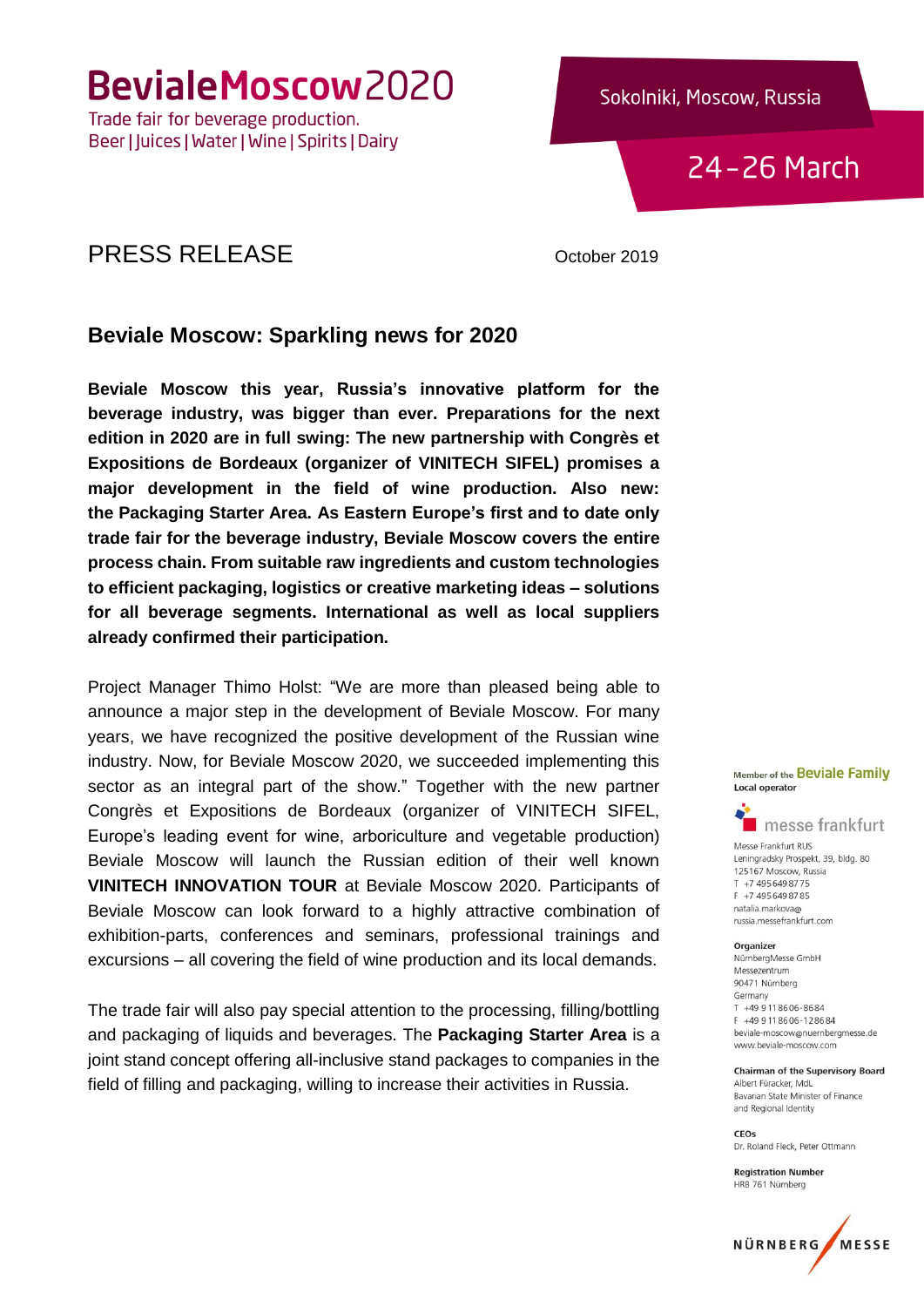# BevialeMoscow2020

Trade fair for beverage production. Beer | Juices | Water | Wine | Spirits | Dairy

24-26 March

60 percent of the available stand space is already sold. Exhibitors along the entire process chain – international as well as local – present and promote their products and solutions towards one of the biggest markets worldwide. **Registration documents** are available from the following link: **[www.beviale-moscow.com/en/application](http://www.beviale-moscow.com/en/application)**

The Bavarian engagement in Russia has always been a very dynamic one. Supported by the Bavarian Ministry of Economy and Bayern International, NürnbergMesse organizes a **Bavarian Pavilion**. Benefit from a highly attractive stand position, the joint stand concept, financial support and its one-stop service.

All information available at **www.beviale-moscow.com/en**

#### **Beviale Family: International expertise in the beverage industry**

NürnbergMesse Group demonstrates its expertise in the beverage industry on an international stage: BrauBeviale in Nuremberg is one of the world's most important capital goods fairs for the beverage industry. The Beviale Family is also active in about ten countries around the world in a number of event formats and cooperative marketing arrangements, all tailored to the individual target market. Members of the Beviale Family and network partners are operating in the key growth markets. The "international sponsors" of the Beviale Family are Doemens Akademie and the VLB (Versuchs- und Lehranstalt für Brauerei), the Berlin-based teaching and training institute for brewing. Other projects are in the planning phase. For details and dates go to: **www.beviale-family.com**

#### **Contact for international exhibitors**

Thimo Holst T +49 911 86 06 86 84 F +49 911 86 06 12 86 84 thimo.holst@nuernbergmesse.de